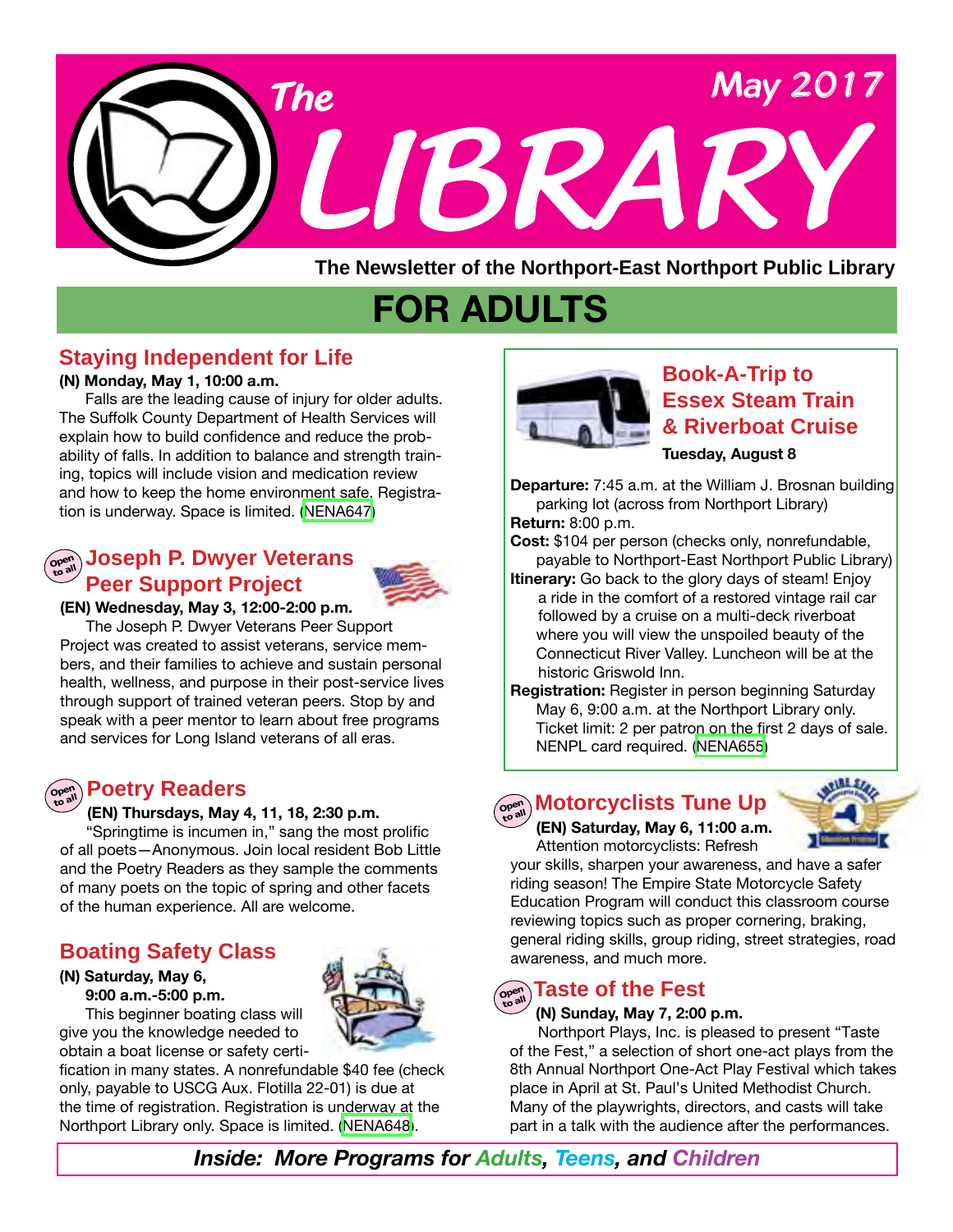### **Computer Classes**



# **FOR ADULTS FOR ADULTS**

### **Introduction to PowerPoint**

### **(EN) Tuesday, May 9, 7:00 p.m.**

 This informative nature program will explore the life of Long Island's monarch butterflies and the plants that provide their nourishment. Award-winning writer, conservationist, and lecturer John Potente will present photographs, videos, and stories to illustrate the wonderful ecology between the butterflies and the plants, and what problems they may be facing.

#### **Open to all The Longest War: Battles Between the Sexes**

#### **(N) Wednesday, May 24, 7:00 p.m.**

Michael D'Innocenzo, Distinguished Professor Emeritus of History at Hofstra University, offers this final installment in a series of monthly discussions. Key themes examining the changing roles of men and women in history and globally will be explored. All attending are welcome to share their views.

### **Introduction to Windows 10**

### **(EN) Thursday, June 8, 7:00 p.m.**

This hands-on class provides an understanding of the latest version of Windows. Learn how to use the desktop to work with files, folders, and applications. Use the new start menu, help, search, and more. Prerequisite: basic computer knowledge. Registration begins May 25. [\(NENC003\)](http://alpha1.suffolk.lib.ny.us/record%3Dg1061941~S43)

**Open** 

### **to all SeniorNet: Preventing Elder Fraud**

### **(N) Thursday, May 25, 2:00 p.m.**

Scam artists typically prey on the vulnerable or those unaware of their tactics, and seniors are often susceptible. The FTC reports that fraudulent telemarketers direct from 56 to 80% of their calls at seniors. Join us to learn how to become aware of fraud and how to protect yourself.

## **Open to all Hearing Screening**

#### **(N) Thursday, May 18, 9:30-11:30 a.m.**

Audiologists from Huntington Hearing will be on hand to provide free hearing screenings at the Library. Screening takes just a few minutes and will be done on a first come, first served basis.

### **open The Go and See Tour: A Discussion About Plastic Pollution**

#### **(N) Monday, May 15, 7:00 p.m.**

## **Open to all Document Shredding Day**

 Learn intermediate techniques in slide animation and graphics, transitions, formatting, and more. Prerequisite: Introduction to PowerPoint or equivalent. Registration begins May 1. ([NENC102](http://alpha1.suffolk.lib.ny.us/record%3Dg1025171~S43))

### **Intermediate PowerPoint**

**Hands On**

**Hands On**

**Hands On**

### **Narcan Training**

#### **(N) Thursday, May 18, 7:00 p.m.**

 WellLife Network will conduct Narcan training for all interested adults (18 years and older). This program is cosponsored by the Northport-East Northport Community Drug and Alcohol Task Force. Registration begins May 1. [\(NENR115\)](http://alpha1.suffolk.lib.ny.us/record%3Dg1072790~S43)

### **(N) Sunday, May 21, 2:00 p.m.**

Bring your personal documents and watch as they are shredded in the shredding truck operated by Quality Shredding.

 Come enjoy an afternoon of laughs! The Clean Comedy All Stars will be here, featuring several standup comedians who are regulars on the Long Island circuit. Headliner Stevie GB has been featured in Newsday and has appeared on News12 as well as performed at numerous area libraries. This event is guaranteed to be 100% clean and 1000% funny!

# $\left(\begin{smallmatrix} \Omega_{\mathbf{p}\in\mathbb{N}} \\ \Omega_{\mathbf{p}\in\mathbb{N}} \end{smallmatrix}\right)$  Garden Getaways

#### **(EN) Tuesday, May 23, 7:00 p.m.**

Learn how to organize your Mac computer! This class provides an understanding of the Mac file management structure including drives, folders, and files. Create folders, copy/move files, and delete folders and files. Prerequisite: familiarity with a Mac computer. Registration begins May 9. [\(NENC213\)](http://alpha1.suffolk.lib.ny.us/record%3Dg1072830~S43)

**Hands On**

 **(N) Wednesday, May 3, 7:00 p.m.**

 Learn to create computerized presentations with PowerPoint, a program that can be used as an aid in giving speeches and presentations. Work with computer animation and video as you learn the basics of creating a slideshow including saving, editing, formatting, adding multimedia objects and animation effects, and more. Prerequisite: basic computer knowledge. Registration is underway. [\(NENC088\)](http://alpha1.suffolk.lib.ny.us/record%3Dg1019002~S43)

#### **(N) Monday, May 8, 7:00 p.m.**

**Squeaky Clean Comedy Show**<br>
(N) Sunday, May 21, 2:00 p.m.<br> **Organize Your Mac Computer**<br>
Pets start with a species-appropriate diet, and better behaved<br>
Pets start with a species-appropriate diet, Happier, healthier, and better behaved pets start with a species-appropriate diet, and fresh and homemade is optimal. Learn how easy and affordable it is to make your own pet food and treats from Christine Filardi, certified canine and feline nutritionist and author of *Home Cooking for Your Dog*, You will go home with recipes sure to make your furry friends happy!

### $\left( \begin{smallmatrix} \mathbb{P}^{\text{per}} \\ \mathbb{P}^{\text{gen}} \end{smallmatrix} \right)$  **Home Cooking for Your Dog and Cat**

 Join science writer and artist Erica Cirino for a fascinating look at her work with a Danish nonprofit called Plastic Change. In 2016, Ms. Cirino sailed across the eastern Pacific Ocean from Los Angeles to Honolulu through the Great Pacific Garbage Patch—where she witnessed firsthand and documented the effect that ocean plastic pollution has on marine wildlife.

## **Copen Long Island's Monarch Butterflies**

### $\left(\begin{smallmatrix} \mathbb{C} & \mathbb{C}^n \ \mathbb{C} & \mathbb{C}^n \end{smallmatrix}\right)$  The Architecture & History **of Greenwich Village**

### $\left(\begin{smallmatrix} \mathsf{open} \ \mathsf{open}\end{smallmatrix}\right)$  **NAC presents Inner Spirit Dance Company**

#### **(N) Fridays, May 12, 19, 26, June 2, 9, 16, 23, 10:00 a.m.**

The Suffolk County Department of Health Services will provide a seven-week workshop designed to build confidence, reduce falls, improve strength and balance, and reduce the fear of falling. Wear sneakers and comfortable clothing. Registration is underway. Space is limited. [\(NENA649\)](http://alpha1.suffolk.lib.ny.us/record%3Dg1071612~S43)

### **"Stepping On" to Prevent Falls**

#### **(N) Saturday, May 13, 11:00 a.m.**

 Learn to make three different types of tea sandwiches to enjoy with your tea—served in real tea pots! You will also sample assorted scones and watch a demonstration on how to make clotted cream to go with them. Feel free to bring your own tea cup to make the experience extra special. Registration is underway. Space is limited. ([NENA650](http://alpha1.suffolk.lib.ny.us/record%3Dg1071584~S43))

### **Let's Talk Tea Time!**

 **(N) Saturday, May 20, 2:00-4:00 p.m.**   *William J. Brosnan Building parking lot, across from Northport Library (rain or shine)*

**Limit:** 3 boxes (standard size storage box) or 3 bags (paper or clear plastic)

**Recommended items:** bills, bank statements, receipts, medical, insurance, and tax records **Prohibited items:** plastic, wet paper, metal, books,

CDs, credit cards, film, photographs

**This service is available on a first come, first served basis and will end at 4:00 p.m. or when the truck is full.**

#### **(N) Tuesday, May 23, 7:00 p.m.**

 Whether it is large or small, formal or informal, a garden will always lift your spirits and lighten your heart. Did you know that there are more than 35 public gardens to visit in the immediate New York area, with more than ten of them right here on Long Island? Join Pat Sommerstad and enjoy the gardens' rich color palettes, prized collections, and varying beauty through the seasons.

#### **Open to all**

### **(EN) Wednesday, May 24, 7:30 p.m.**

In conjunction with the Town of Huntington's Safe Boating Week, Director of Maritime Services Ed Carr will present a riveting account of the Lexington disaster. On a cold January night in 1840, the steamboat Lexington left New York City with over 150 passengers and trunks of silver bullion bound for eastern Connecticut, but it never arrived. Take a look at the decisions and events leading up to the worst maritime tragedy in Long Island history.

### **The Hapless Lexington**

#### **(N) Wednesdays, May 24, 31, June 7, 14, 21, 28, 10:00-11:00 a.m.**

 Join fellow veterans to read and talk about books. A trained group discussion leader from Literacy Nassau will help foster understanding, community, and camaraderie among members. Registration begins May 1. ([NENR116\)](http://alpha1.suffolk.lib.ny.us/record%3Dg1072797~S43)

### **Next Chapter Book Club for Veterans**



### **(N) Wednesday, May 31, 7:00 p.m.**

 Step to the beat and let music from around the globe move you in this fun, no-partner dance class! You will take a stroll down memory lane as you learn easy, basic steps to dances made popular in the exciting dance eras of the '40s through the '60s. All are welcome—even those who chair-boogie! Registration begins May 15. ([NENA658](http://alpha1.suffolk.lib.ny.us/record%3Dg1072417~S43))

### **Seniors Dance Around the World**

#### **(EN) Wednesday, May 31, 6:30 p.m.**



#### **(N) Friday, June 2, 7:00 p.m.**

 In this illustrated slide lecture, architectural historian and preservationist Jane Cowan will describe the urbanization and evolution of Greenwich Village from a small rural outpost of New York City to a beloved neighborhood. Ms. Cowan will show images of historic maps, drawings, and paintings to depict the physical development and history of Greenwich Village.

**(N) Wednesday, May 10, 7:00 p.m.**

 Enjoy a fusion of colorful, ethnic dance performances by Roni Yaari and Erica Martinelli and the students of Inner Spirit. This captivating and engaging show presents the beauty of a teacher inspiring her students to pass on the beauty of dance.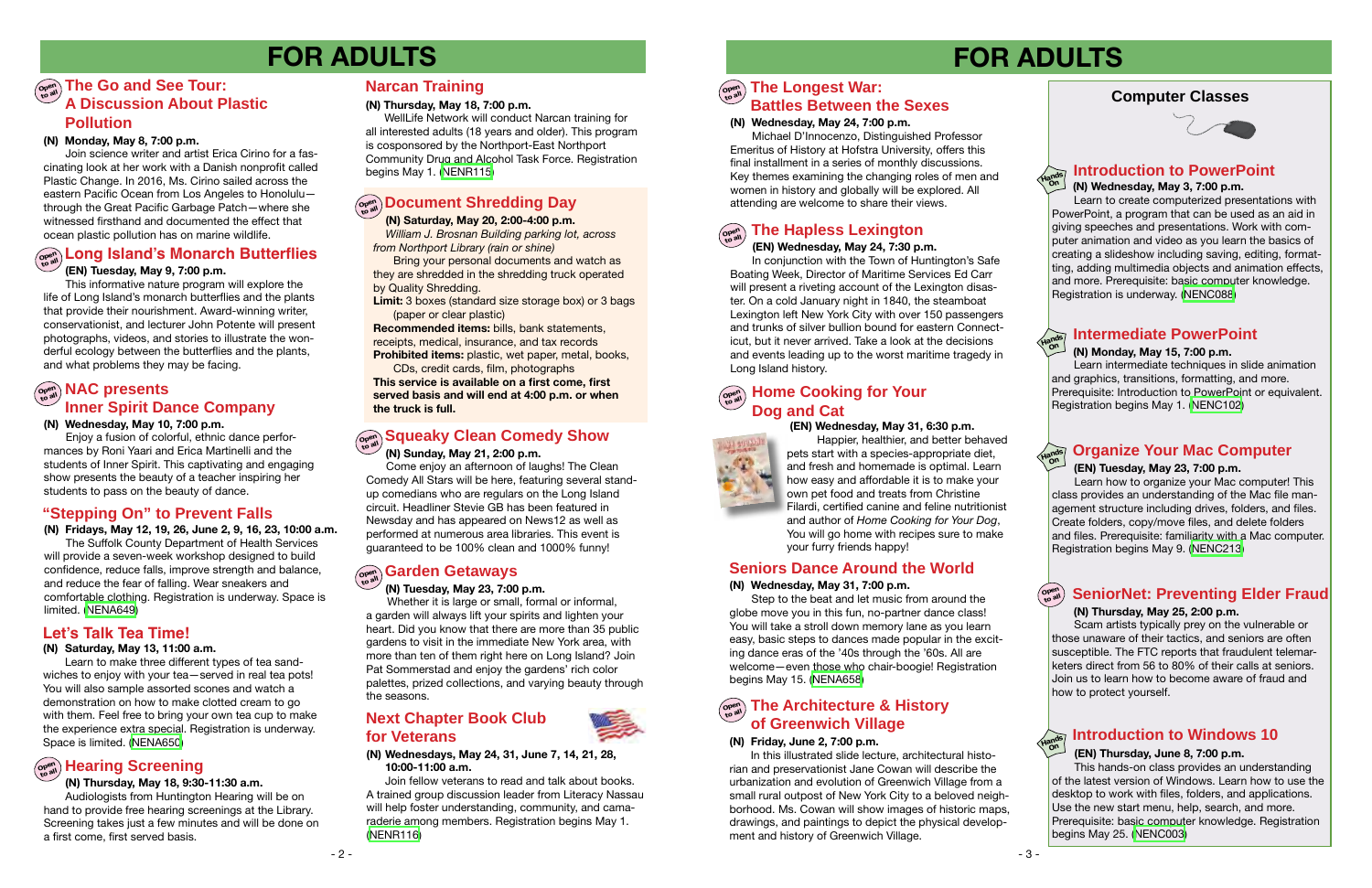#### *La La Land* **Fridays, (N) May 19, and (EN) May 26, 2:00 p.m.**

A jazz pianist falls for an aspiring actress in Los Angeles. This original musical about everyday life explores the joy and pain of pursuing dreams. Rated PG-13. 128 minutes.

### **Friday Movies**

### *Fences*



### **Fridays, (N) May 5, and (EN) May 12, 2:00 p.m.**

This informal reading group is designed for intermediate English language learners. Pick up this month's reading selection at the East Northport **Circulation Desk.** 

Troy Maxson, a garbage collector living in 1950's Pittsburgh, is bitter that baseball's color barrier was broken after his own heyday in the Negro Leagues and takes his frustration out on loved ones. Rated PG-13. 138 minutes.



*Closed captioning will be displayed.*

**Open to all**

#### **(EN) Fridays, May 5, 19, June 2, 7:00 p.m.**

Meet new friends and practice your English language conversation in a relaxed and friendly environment.

### **(EN) Friday, May 26, 7:00 p.m.**

#### **Open to all Let's Talk: English Conversation**

#### **Open to all Quick Reads**

**English Language Learning**

#### **(EN) Thursdays, May 4, 11, 18, 25, 7:00 p.m.**

This spring, continue to develop your English reading, writing, speaking, and listening skills. Registration is underway. [\(NENR114\)](http://alpha1.suffolk.lib.ny.us/record%3Dg1070941~S43)



### **ESL for Adults**

**(N) Wednesdays, May 3, 10, 17, 24, 31 7:00-8:00 p.m.** The Next Chapter Book Club provides a

rewarding learning program for adults (18 years and older) with developmental disabilities as they meet in a relaxed, community setting while forming friendships through reading and talking about books. Members will be supported by a trained literacy specialist from Literacy Nassau. Registration is underway. [\(NENR113\)](http://alpha1.suffolk.lib.ny.us/record%3Dg1070212~S43)

### **Next Chapter Book Club**



### **Truth Be Told**

### **Page Turners**

### **Novel Ideas**

**(N) Thursday, May 11, 2:00 p.m.** The group will discuss *The Kitchen House*  by Kathleen Grissom.

**(N) Thursday, May 4, 7:00 p.m.** Our nonfiction group will discuss *John James Audubon: The Making of an American* by Richard Rhodes.

**(N) Monday, May 22, 7:00 p.m.** The group will discuss *The Widower's Tale* by Julia Glass.

### **Short Story Central**

**(N) Tuesday, June 6, 7:00 p.m.** Selected stories from *The World to Come*  by Jim Shepard are available for pickup.



*Open to students in grades 8-12* **(N) Friday, May 5, 7:30-8:45 p.m.** [\(NENY986](http://alpha1.suffolk.lib.ny.us/record%3Dg1071641~S43)) **(N) Friday, June 2, 7:30-8:45 p.m.** ([NENY989](http://alpha1.suffolk.lib.ny.us/record%3Dg1071910~S43))

 Do you love to write? Join fellow writers to discuss your ideas and get feedback on your work. You may attend both sessions. New members are welcome.



**Registration for Teen Programs and Volunteer Opportunities begins May 3.**

### **Teen Writers Workshop**

### **Emoji Cookies**

**(N) Tuesday, May 9, 7:00-8:00 p.m.** Have fun decorating four cookies with your favorite emoji faces. [\(NENY987\)](http://alpha1.suffolk.lib.ny.us/record%3Dg1071909~S43)

### **Fandom Friday: Gundam Kits!**

# **FOR ADULTS FOR TEENS FOR ADULTS**

#### **(N) Friday, May 19, 7:00-8:30 p.m.** Come join your fellow fandom fans as we celebrate Gundam and build Gundam plastic model kits. (NENY994)





### **Socrates Café**

### **(N) Tuesday, May 16, 7:00-8:00 p.m.**

 Our philosophy club is a great opportunity for teens to delve into life's Big Questions in an enthusiastic atmosphere of free thinking, energetic exchange, and unique perspectives. Food for thought (refreshments) will be served. Newcomers are always welcome! ([NENY988](http://alpha1.suffolk.lib.ny.us/record%3Dg1071912~S43))

- • Magnification devices
- Reading machines
- Computers with voice, large print, and braille
- Devices for daily living
- Service providers and county agencies

### **Home Alone**

**(EN) Wednesday, June 7, 7:00-8:30 p.m.** *Students in grades 5 and up*

Home Alone is a program designed to help tweens and teens navigate situations that may occur between the time they arrive home from school and the time their parents return home from work. This fun, multimedia program is presented by staff from Youth Directions and Alternatives, your local community youth agency. ([NENY990](http://alpha1.suffolk.lib.ny.us/record%3Dg1071913~S43))

### **Career Programs**

A Suffolk County Department of Civil Service representative will discuss Civil Service employment opportunities in the county, towns, schools, libraries, and villages.

### **(N) Tuesday, May 16, 7:00 p.m. Open How to Get a Civil Service Job to all**

#### **(N) Monday, June 12, 7:00 p.m.**

Career Advisor Annette Krauss will demonstrate how to use up-to-date templates for a dynamic cover letter, resume, and thank you letter. Learn how to set up an account on LinkedIn and Indeed.com for your job search. Registration begins May 15. ([NENR117\)](http://alpha1.suffolk.lib.ny.us/record%3Dg1067568~S43)

### **Current Job Hunting Strategies**

*Copies of the books and short stories are available at the Northport Library Circulation Desk.*

 **(EN) Tuesdays, May 2, 9, 16, 23, 30, June 6, 13, 20, 2:30 p.m.** 

 This Spanish conversation course will focus on mastering key vocabulary words to help you start conversing in Spanish immediately. Great for both beginners and intermediate Spanish language learners.

### **On the Go Spanish**

### **Teen Employment Workshop**

### **(EN) Tuesday, May 30, 7:00-8:00 p.m.**

 Join us as Project Excel explains the basics of applying for and getting a job. Topics will include resume writing, how to apply for a job, how to dress for an interview, and more. [\(NENY995\)](http://alpha1.suffolk.lib.ny.us/record%3Dg1071926~S43)

**Wednesday, May 3**

 **(N) 9:30-10:30 a.m., and (EN) 11:00 a.m.-12:00 p.m.**

 A nurse from Visiting Nurse Service is available to provide a free blood pressure check.

#### **Open to all Blood Pressure Check**



 **(N) Wednesday, May 17, 6:30 p.m.** Join Cinema Arts Centre co-director Dylan Skolnick to discuss *Lion*. This Academy Award nominated film is about a five-yearold Indian boy who gets lost on the streets of Calcutta, thousands of kilometers from

home. He survives many challenges before being adopted by a couple in Australia. Twenty-five years later he sets out to find his lost family. Rated PG-13. 119 minutes.

## **Open to all Cinema at the Library**



**(EN) Wednesday, May 10, 10:00 a.m.-12:00 p.m.** [\(NENA656](http://alpha1.suffolk.lib.ny.us/record%3Dg1072555~S43))

**(N) Tuesday, May 16, 9:30-11:30 a.m.**  [\(NENA657](http://alpha1.suffolk.lib.ny.us/record%3Dg1072557~S43))

 A volunteer from the Health Insurance Information, Counseling, and Assistance Program (HIICAP) will answer questions about Medicare and supplementary insurance by appointment. Registration begins May 1.

### **Medicare Counseling**

### **See For Yourself: An Assistive Technology and Resource Fair**

**Friday, May 5, 9:00 a.m.-3:00 p.m.**

**Suffolk Cooperative Library System (SCLS)**

**627 North Sunrise Service Road, Bellport**

 Meet with exhibitors to learn about resources available for people who are blind or visually impaired including:

 Admission is free and no registration required. Transportation is on your own. For further information call SCLS Outreach Services 631-286-1600.

### **Library Vote**

Thank you for your strong vote of support for the 2017/2018 Library Budget. Congratulations to Judith Bensimon on her election to the Library Board of Trustees.



**Next page for Teen Volunteer Opportunities**

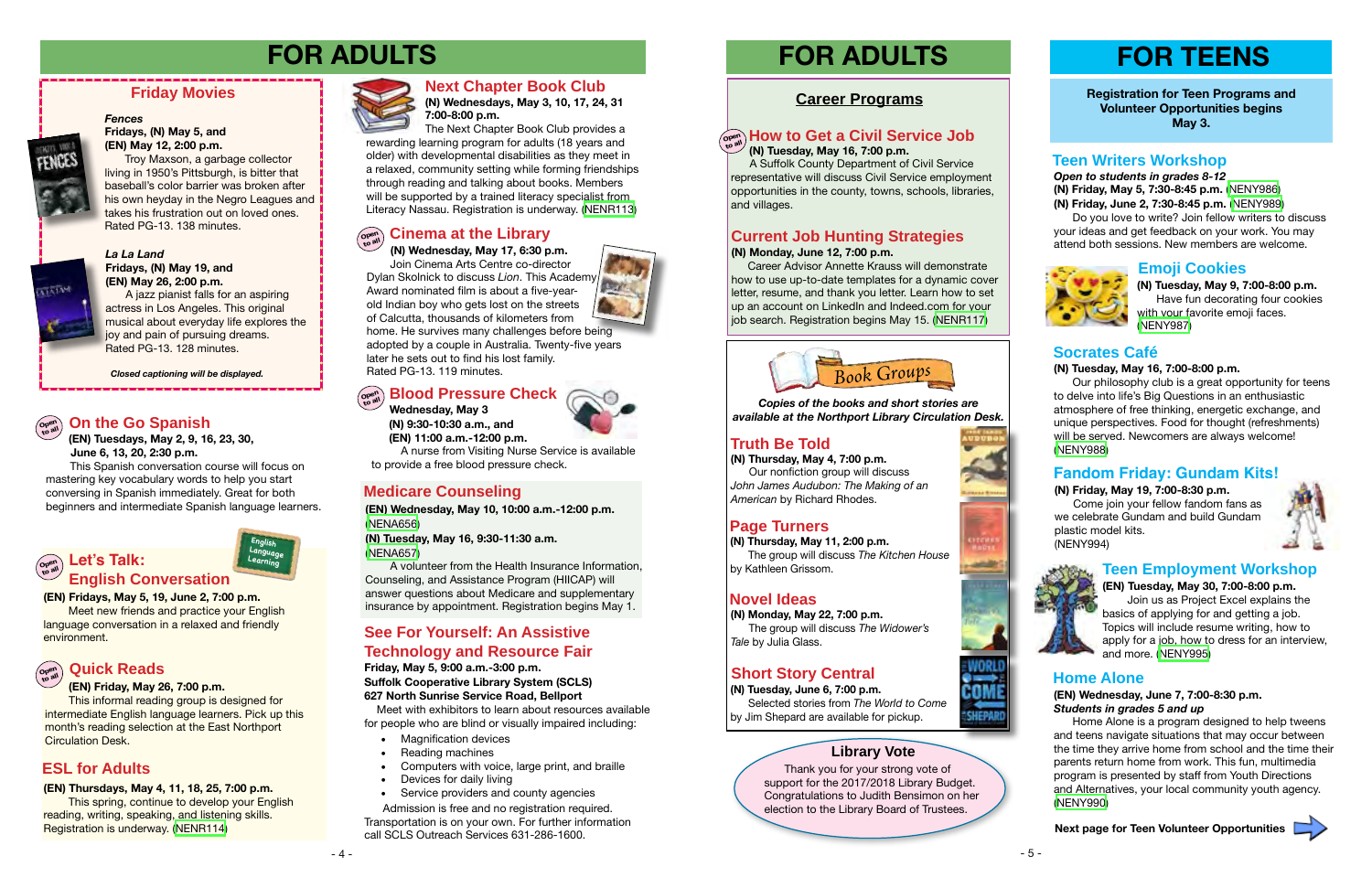# **FOR CHILDREN**

**(N) Thursday, June 1, 7:00 p.m.**  *Children in grades K-5; adults and siblings welcome* **Families will enjoy a Cuban** experience through native music,



food, and folklore with an educator from Cuba. (40 min.) Registration begins May 4. [\(NENJ212\)](http://alpha1.suffolk.lib.ny.us/record%3Dg1070932~S43)

### **Celebrate Cuba!**



**(N) Friday, May 19, 4:00 p.m.**

 *Children in grades K-3* This month we travel to this South American nation through games, stories, music, and art. (60 min.) Registration begins May 4. ([NENJ210](http://alpha1.suffolk.lib.ny.us/record%3Dg1070517~S43))

### **Go Global: Argentina**

# **FOR CHILDREN**

### **(EN) Tuesday, May 9, 7:00 p.m.**

 *Children birth-5 years with adult; siblings welcome* Families are invited to this active storytime where we will read stories and share songs and fingerplays all about body parts and movement! (30 min.)

#### **PJ Storytime: Shake, Shimmy & Read! drop in**

 **(EN) Saturday, May 13, 3:00 p.m.** *Suggested for children 6 years and up with adult; siblings welcome*

 Bring the kids in to make a Mother's Day card and see a fun flick. In this animated feature, a village is invaded by the grumpy Bergens, and two mismatched friends must work together in perfect harmony to save the day. Rated PG. (92 min.)

### $\frac{\sum\limits_{\mathbf{d} \in \mathcal{P}} \mathbf{d}}{\sum\limits_{\mathbf{d} \in \mathcal{P}} \mathbf{P}}$  **Picture Book Art: Celebrate Children's Book Week**

**in (N) Friday, May 26, 7:00 p.m.**



#### **drop Block Party!**

 *Children 1-4 years with adult; siblings welcome* Enjoy exploring a variety of building materials while working together to erect creative family structures. (45 min.)

#### **(N) Thursday, May 11, 7:00 p.m.**  *Children in grades 4 and up*

 Be the first to read advance copies of new books and participate in informal book discussions. The club meets monthly through January 2018 when an election is held to determine which book the members think is the best of the year. New members are always welcome. (60 min.)

### $\frac{\partial \mathbf{p}}{\partial \mathbf{p}}$  Family Movie: *Trolls*

#### **drop in Newbery Club**

 **(N & EN) Fridays, May 5, 12, 19, 26, 10:00 a.m.** *Children birth-5 years with adult*

 Stop by for this drop-in storytime. We'll read stories, sing songs, share rhymes and fingerplays, and have fun in this interactive program for families. (30 min.)

Kids come dressed in their pajamas to enjoy listening to stories and singing songs about rain, flowers, and rainbows. (30 min.)

#### $\frac{1}{2}$  **Spring into Storytime in**

#### **drop in Books a Poppin'**

### **(N) Saturday, May 6, 2:00 p.m.**

 *Children 4 years and up; adults and siblings welcome* Enjoy creating art in the style of distinguished children's book illustrators. Come in anytime between 2:00-4:00 p.m. to explore various picture book art techniques. (120 min.)

 Assist children as they create art in the style of distinguished book illustrators and explore various art techniques.

> **(N) Thursday, May 25, 7:00 p.m.**  *Children in grades 3-6*

**PARENTING PROGRAM**

#### **drop in Chess Club**

Chess teaches children foresight, helps them to expand self-confidence, and sharpens their ability to focus. All skill levels are welcome, but a basic knowledge of the game is required. (45 min.)

### **Paws to Read**

**(N) Tuesday, May 30, 6:30, 6:45, 7:00, or 7:15 p.m.**



 *Children in grades 1-5* Children will practice reading aloud to a certified

therapy dog. Select a book from the Library's collection or bring a book from home. Choose one 15-minute session. Registration begins May 4. [\(NENJ211\)](http://alpha1.suffolk.lib.ny.us/record%3Dg1071582~S43)

### **Parenting Program: Coping with Toilet Learning**

### **(N) Wednesday, May 10, 7:00 p.m.**

Is your child physically ready for toilet learning? Are you? This workshop will discuss signs of readiness and offer guidelines for successful toilet learning. Registration is underway. ([NENJ209](http://alpha1.suffolk.lib.ny.us/record%3Dg1070925~S43))

 **(N) Wednesday, May 17, 7:00 p.m.**  *Children birth-5 years with adult; siblings welcome*



**(EN) Monday, June 5, 4:00 p.m.**  *Children in grades 2-5;* 



 *adults and siblings welcome* Enjoy a screening of the animated film *Inside Out* along with a snack, followed by a **fun activity that explores the ins and outs of** emotions. This program is presented by the Huntington Youth Bureau. (120 min.)

Registration begins May 4. ([NENJ213](http://alpha1.suffolk.lib.ny.us/record%3Dg1071651~S43))

## **Film, Food, and Feelings**

### **(N) Wednesday, June 7, 4:00 p.m.**

 *Children in grades K-5 with adult; siblings welcome* Each family will make their very own pizza to bring home, bake, and eat. Knead the dough, garnish with sauce and cheese, and use fresh veggies and pepperoni to create a global culinary delight! (60 min.) Registration begins May 4. ([NENJ214](http://alpha1.suffolk.lib.ny.us/record%3Dg1070933~S43))

> Our Children's Librarians will be hosting dozens of local preschool and kindergarten classes this month. The children are taken on a tour of the entire library building, treated to a personalized storytime, and then receive a special "I Explored the Library Today" sticker. Many of the children will be checking out books for the first time with their new library cards. Congratulations to our new young cardholders! Did You Know? ★ **I explored the library today! Northport-East Northport**<br>★ Public Library **horthport Public Library www.nenpl.org** ★ ★ ★ ★ ★

### **World Pizza**

#### *(Please choose one session)*

**(N) Saturday, May 6, 1:45-3:00 p.m.** [\(NENY991](http://alpha1.suffolk.lib.ny.us/record%3Dg1071939~S43)) **(N) Saturday, May 6, 3:00-4:15 p.m.** [\(NENY992](http://alpha1.suffolk.lib.ny.us/record%3Dg1071941~S43))

#### **(N) Thursday, May 25, 6:45-8:00 p.m.**

 Earn volunteer credit while you help children learn how to play chess. A basic knowledge of the game is required for all volunteers. [\(NENY993](http://alpha1.suffolk.lib.ny.us/record%3Dg1071932~S43))

### **Picture Book Art Volunteers**

**Teen Volunteer Opportunities** *Open to students in grades 7-12* You may choose one volunteer opportunity.

### **Chess Club Volunteers**

### **Facilitating Challenging Conversations with Tweens**

#### **(N) Tuesday, May 2, 7:00 p.m.** *For parents of students in grades 4-8*

 Talking to your child about difficult subjects can be challenging. Join Cristin Mathiez, a licensed clinical social worker and psychotherapist, and learn ways to speak effectively to your child. Discover how to turn conversations about awkward topics into opportunities to strengthen your lifelong bond with your child. **Registration is underway**. ([NENY985](http://alpha1.suffolk.lib.ny.us/record%3Dg1071630~S43))



# **FOR TEENS**

*Stop by the Library and pick up the May bookmark by Mary May. A reading list compiled by Children's Librarians is on the back.*

### **The Bookmark Spot**

### **Long Island Aquarium Tickets**

 The Friends of the Library are again offering discounted tickets to the Long Island Aquarium & Exhibition Center in Riverhead. The \$19 ticket covers admission to the Aquarium and includes Butterflies, Bugs & Birds. (Regular ticket prices are \$22 for children, \$29 for adults, and \$25 for seniors.) These discounted tickets can be used anytime. Tickets are nonrefundable and can be purchased at the Circulation Desks at both library buildings while supplies last. Please pay by cash or check payable to The Friends of the Library. [\(NENA660\)](http://alpha1.suffolk.lib.ny.us/record%3Dg1072320~S43)

> Friends of the Library

## **From The Friends of the Library**



★

### **Home Alone**

### **(EN) Wednesday, June 7, 7:00-8:30 p.m.**

 *Children in grades 5 and up*

 Home Alone is a program designed to help tweens and teens navigate situations that may occur between the time they arrive home from school and the time their parents return home from work. This fun, multimedia program is presented by staff from Youth Directions and Alternatives, your local community youth agency. Registration begins May 3. ([NENY990\)](http://alpha1.suffolk.lib.ny.us/record%3Dg1071913~S43)